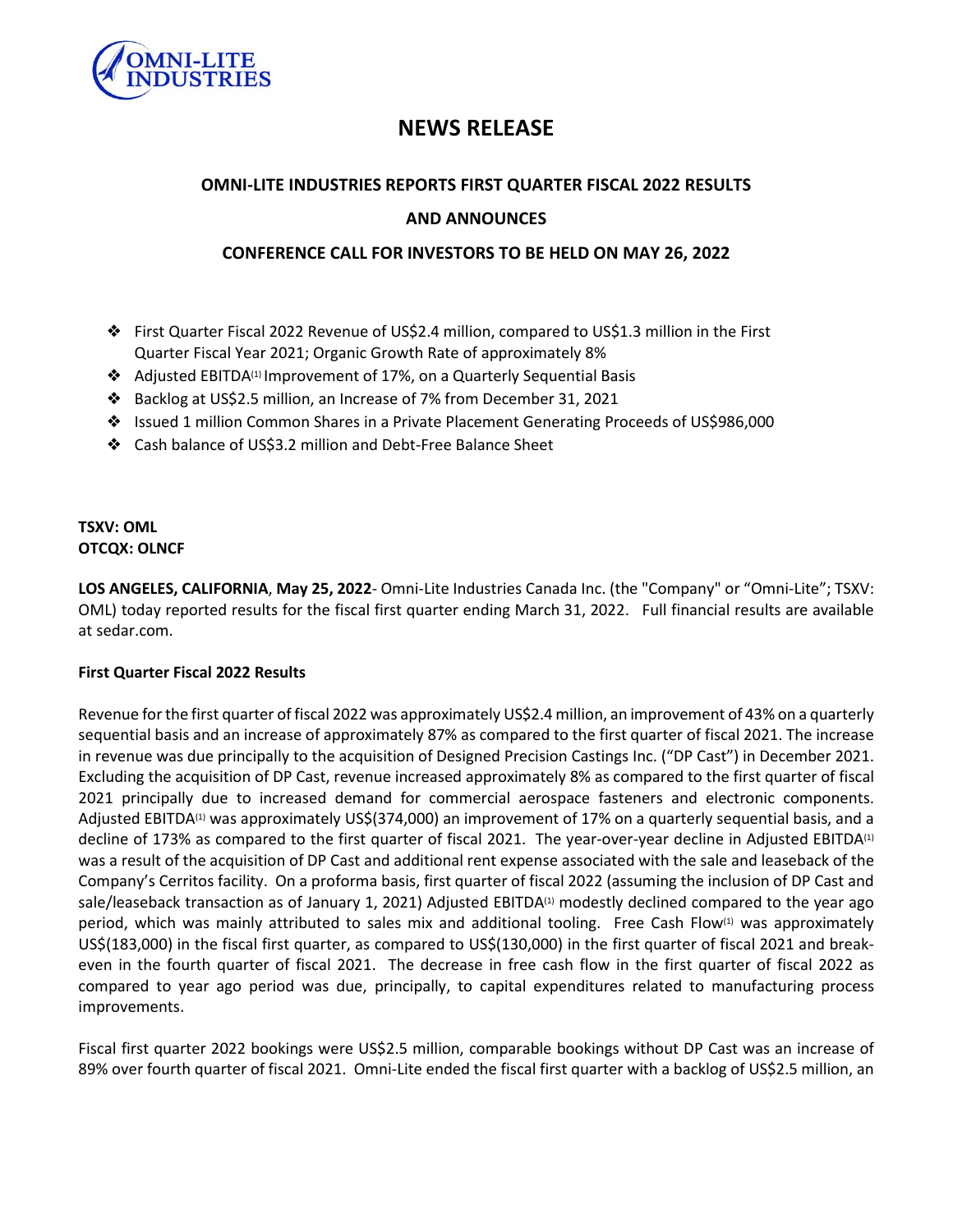

increase of 7% from fiscal fourth quarter 2021. The Company expects the majority of this backlog to ship within the remainder of the fiscal year.

The Company's liquidity position remains strong in part by our disciplined approach to management of our cost structure and working capital and capital spending needs resulting in the Company ending the first quarter of fiscal 2022 with approximately US\$3.2 million in cash and no indebtedness outstanding.

#### **Management Comments**

David Robbins, Omni-Lite's CEO, stated "the first quarter sequential and year-over-year revenue jump is a result of the inclusion of newly-acquired DP Cast's business and increased demand for aerospace fasteners and defense electronics. We have made significant progress integrating business systems and implementing manufacturing automation initiatives at DP Cast as we anticipate conversion of some new bookings in the coming quarters. Also, in the quarter we completed a private placement investment of US\$986,000 which contributed to our increase in cash levels."

#### **California Nanotechnologies Update**

Our affiliate, California Nanotechnologies Inc. ("CalNano"), has been making progress in recent years, in terms of strategic and operational performance. Most recently, in March 2022, CalNano pre-announced record revenue of approximately US\$470,000 for its fourth quarter ended February 28, 2022, and its expectation of record EBITDA performance for that quarter.

Omni-Lite, the founding shareholder of CalNano, maintains an equity ownership position in the company of approximately 19%. In addition, Omni-Lite has made two loans to CalNano totaling approximately US\$1. 5 million. The larger of the two loans of approximately US\$1.2 million (including accrued interest) has not paid cash interest and was fully reserved in Fiscal 2019. CalNano also has a senior secured term loan outstanding with Manufacturers Bank, which has been reduced in quarterly installments and is expected to be fully repaid in February 2023.

Omni-Lite is pleased to announce that, in light of CalNano's improved performance, Omni-Lite and CalNano have agreed to a repricing of its US\$1.2 million loan agreement. The interest rate has been amended to 7.5% (versus 2.9% under the prior agreement) with a loan maturity of May 30, 2025. Additionally, CalNano will commence interest payments in June 2022 with principal repayments commencing with the retirement of the Manufacturers Bank term loan early next year.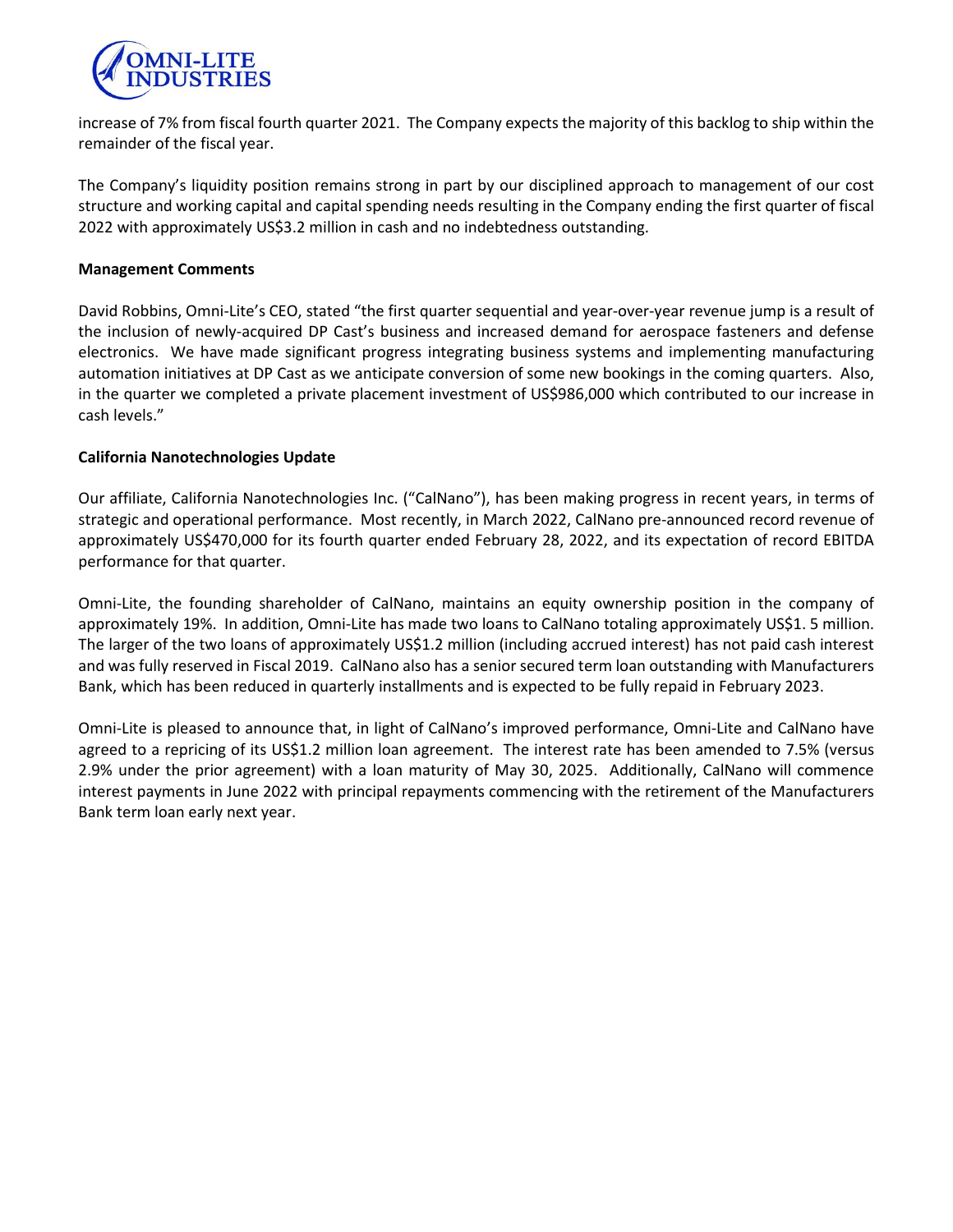

# **Financial Summary**

*All figures in (US\$000) unless noted.*

| For the Three Months Ended March 31,   |         |                              |                       |
|----------------------------------------|---------|------------------------------|-----------------------|
|                                        | 2022    | 2021                         | % Increase/(Decrease) |
| Revenue                                | \$2,380 | \$1,270                      | 87%                   |
| Adjusted EBITDA <sup>(1)</sup>         | (374)   | (137)                        | (173)%                |
| Adjusted Free Cash Flow <sup>(1)</sup> | (154)   | (127)                        | N/A                   |
| <b>Acquisition Costs</b>               | (29)    | $\qquad \qquad \blacksquare$ | N/A                   |
| Free Cash Flow <sup>(1)</sup>          | (183)   | (127)                        | N/A                   |
| Net Income/(Loss)                      | (703)   | (354)                        | N/A                   |
| <b>Diluted EPS</b>                     | (50.05) | (50.03)                      | $(60)$ %              |

Please see First Quarter 2022 Management Discussion and Analysis for additional notes and definitions.

#### **Investor Conference Call**

Omni-Lite will host a conference call for investors on **Thursday May 26, 2022**, beginning at 1 P.M. Eastern Time to discuss the first quarter of fiscal 2022 results and review of its business and operations. To join the conference call, (888) 428-7458 in the USA and Canada, or (862) 298-0702 for all other countries. Please call five to ten minutes prior to the scheduled start time. A replay of the conference call will be available 48 hours afterthe call and archived on the Company's investors page of the Company's website at www.omni-lite.com for 12 months.

(1) Adjusted EBITDA is a non-IFRS financial measure defined as earnings before interest, taxes, depreciation, amortization, stockbased compensation provision, gains (losses) on sale of assets, and non-recurring items, if any. Free Cash Flow is a non-IFRS financial measure defined as cash flow from operations minus capital expenditures. Adjusted Free Cash Flow is a non-IFRS financial measure defined as Free Cash Flow excluding, if any, gains (losses) on sale of assets and non-recurring items. These are non-IFRS financial measures, as defined herein, and should be read in conjunction with IFRS financial measures and they are not intended to be considered in isolation or as a substitute for, or superior to, financial information prepared and presented in accordance with IFRS. The non-IFRS financial measures as used herein may not be comparable to similarly titled measures reported by other companies. We believe the use of Adjusted EBITDA, Free Cash Flow and Adjusted Free Cash Flow along with IFRS financial measures enhances the understanding of our operating results and may be useful to investorsin comparing our operating performance with that of other companies and estimating our enterprise value. Adjusted EBITDA, Free Cash Flow and Adjusted Free Cash Flow are also useful tools in evaluating the operating results of the Company given the significant variation that can result from, for example, the timing of capital expenditures and the amount of working capital in support of our customer programs and contracts. We also use Adjusted EBITDA, Free Cash Flow and Adjusted Free Cash Flow internally to evaluate the operating performance of the Company, to allocate resources and capital, and to evaluate future growth opportunities.